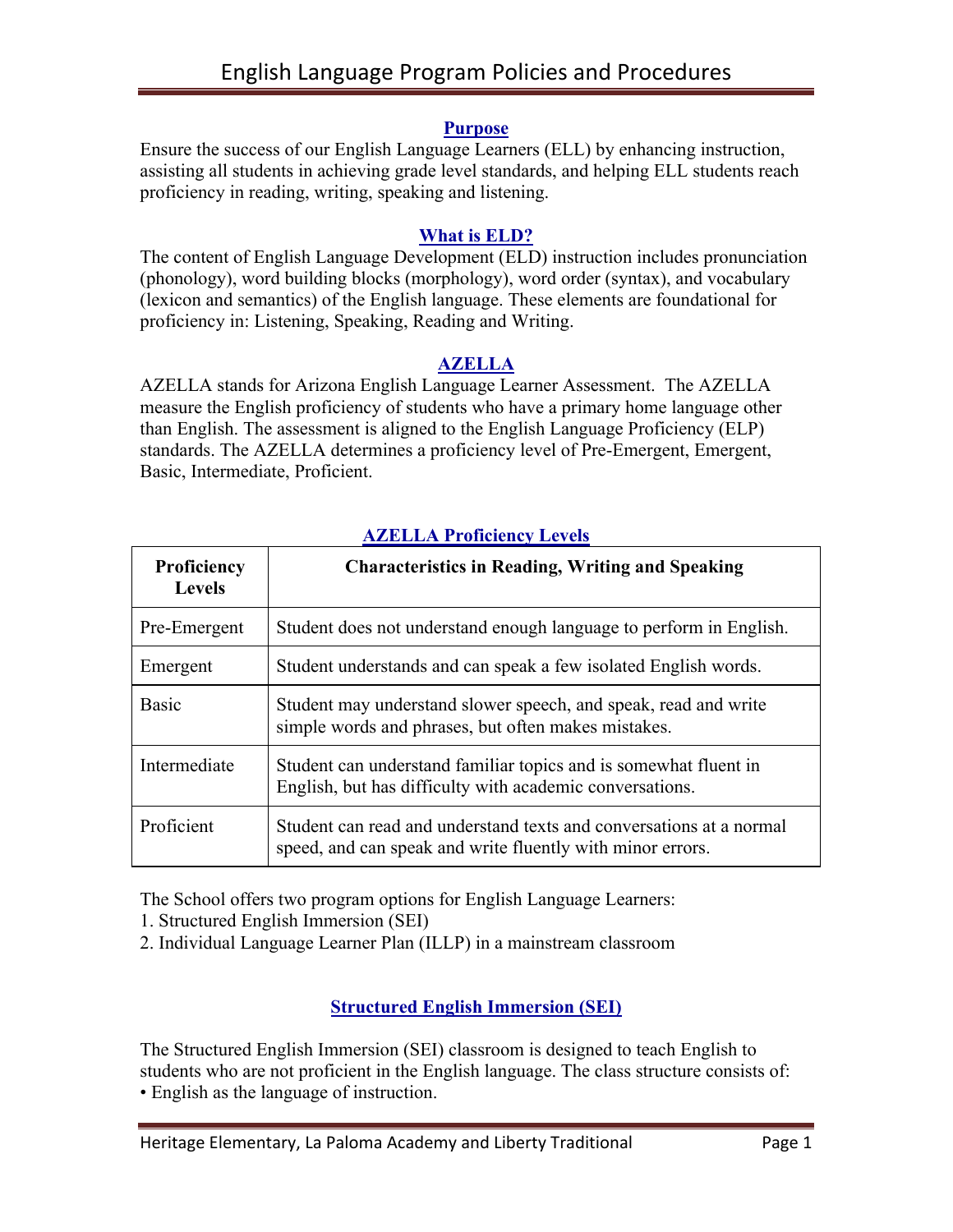• Students receiving four (4) hours of English Language Development daily in Reading, Writing, Listening, Speaking, Vocabulary and Grammar.

- Materials in English.
- Students grouped by language proficiency level.
- Students taught by highly-qualified teachers.
- Students taught English at an accelerated rate.

### **ILLP (Individual Language Learner Plan)**

The ILLP (Individual Language Learner Plan) is used at schools with low numbers of ELL students. The ILLP is the written plan in the mainstream classroom that specifies what happens, instructionally, for an English language learner (ELL). This plan documents the necessary four hours of English instruction the ELL student is receiving daily from a highly qualified teacher. The use of the ILLP will necessitate a commitment on the part of the administration and the teachers of the ELL student on an ILLP. The English Language Proficiency (ELP) Standards and Performance Indicators will be used in the instruction of ELLs on an ILLP.

# **Arizona English Language Proficiency (ELP) Standards**

The Arizona English Language Proficiency (ELP) Standards provide a foundation for English language acquisition and the academic development of students who are identified as English Language Learners. The goal of these standards is to establish criteria to support students who are learning English as an additional language. The ELP Standards present a linguistic foundation in English that will provide English language learners with the skills, abilities, and knowledge to access content information in math, science, and social studies.

#### **What Happens When My Student Becomes Proficient?**

When a student scores "Proficient" on the Arizona English Language Learner assessment, (AZELLA), he or she has attained the English language proficiency level necessary to be exited from the English Language Learner program. You will receive a reclassification letter from the school advising you that your student is proficient and has exited the ELL program. The student will be monitored for two (2) years following his or her exit from the ELL program to ensure continued academic success.

# **Monitoring Students**

Students will be monitored for two years after testing proficient on the AZELLA. The first year after testing proficient students are classified as FEP-1 (Fluent English Proficient - 1st Year). After scoring proficient for two consecutive years, students are classified as FEP-2 (Fluent English Proficient - 2nd Year).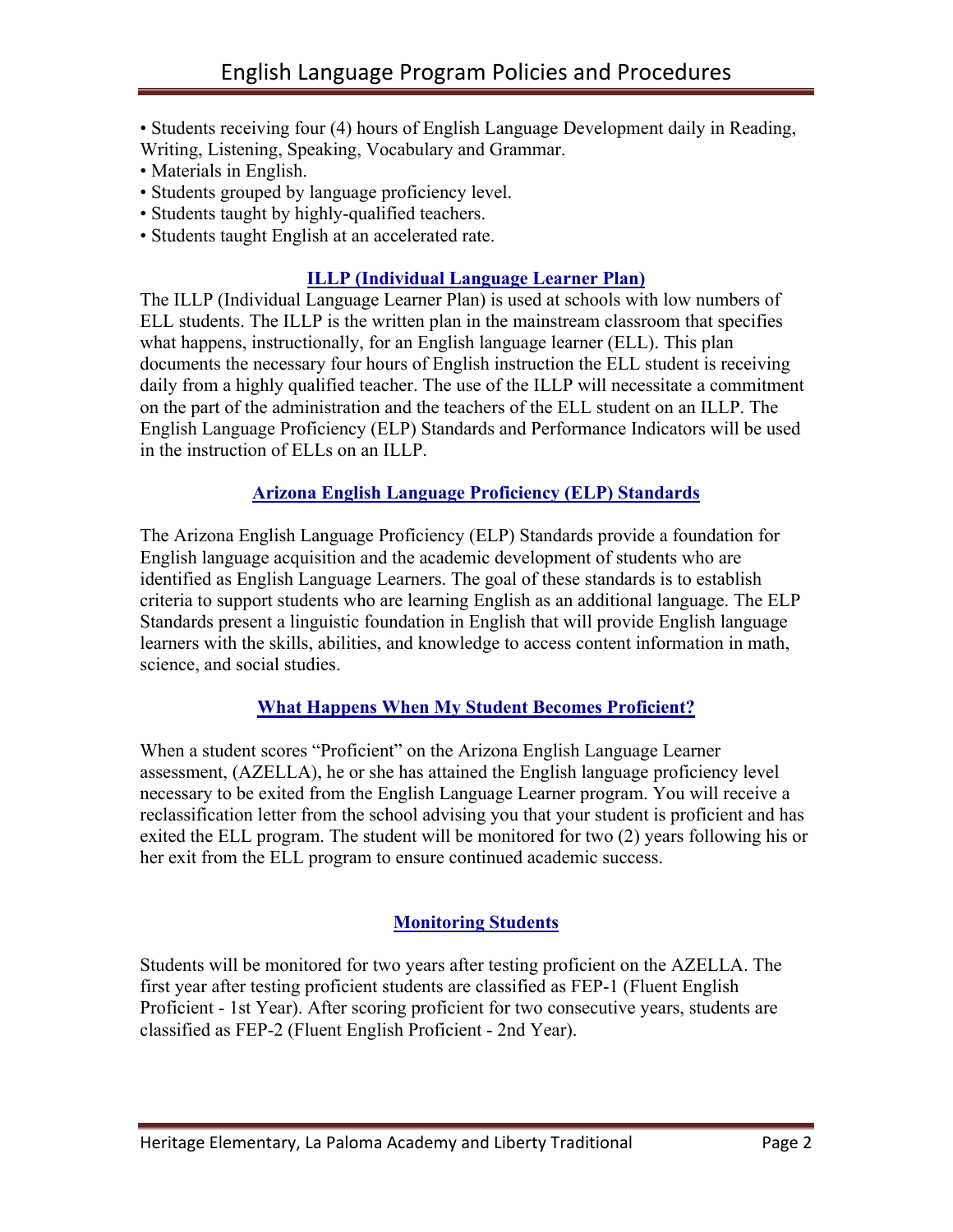All subjects (except foreign language) are taught in English. The instruction includes:

- Structured English Immersion (SEI) instruction for English Language Learners (ELL)
- Language Arts in English
- Math, science, social studies through sheltered instructional strategies, which are techniques that are used to make the concepts understandable to all students.

# **Our SEI Program Description**

Students in this program develop the ability to speak, read, and write in English at a proficiency obtained from the current AZELLA assessment. Students with a similar degree of fluency shall be grouped together whenever possible. Students classified as ELLs shall receive four (4) hours of English Language Development daily. The period of SEI instruction is temporary and not normally intended to exceed one year. Students will be expected to achieve at or above grade level in all academic areas. Once ELL students have achieved English language fluency they shall be transferred to an English language mainstream classroom. Instruction is provided by an SEI trained teacher, a bilingual education endorsed or ESL endorsed teacher.

Materials<sup>.</sup>

Textbooks, materials, and assessments in English and aligned to the Arizona K-12 ACCRS. Classroom materials appropriate for the students' level of English language proficiency.

### **ELL Identification Procedure**

Timeline: Within sixty (30) days for beginning of the year students

Within two (2) weeks of a student's enrollment in school

# **Identification Guidelines:**

- Students with a Primary or Home Language Other Than English (PHLOTE) will be identified through the School Enrollment Form and Home Language Survey.
- Students will be identified as PHLOTEs if one or more of the responses on the above forms indicate a language other than English.
- New PHLOTE students will be administered the Arizona English Language Learner Assessment (AZELLA) within 60 days of the beginning of the school year or, if enrolled during the school year, within the first two weeks of enrollment.

# **Initial Language Assessment Procedure and Time Line**

Timeline: Within sixty (30) days for beginning of the year students

Within two (2) weeks of a student's enrollment in school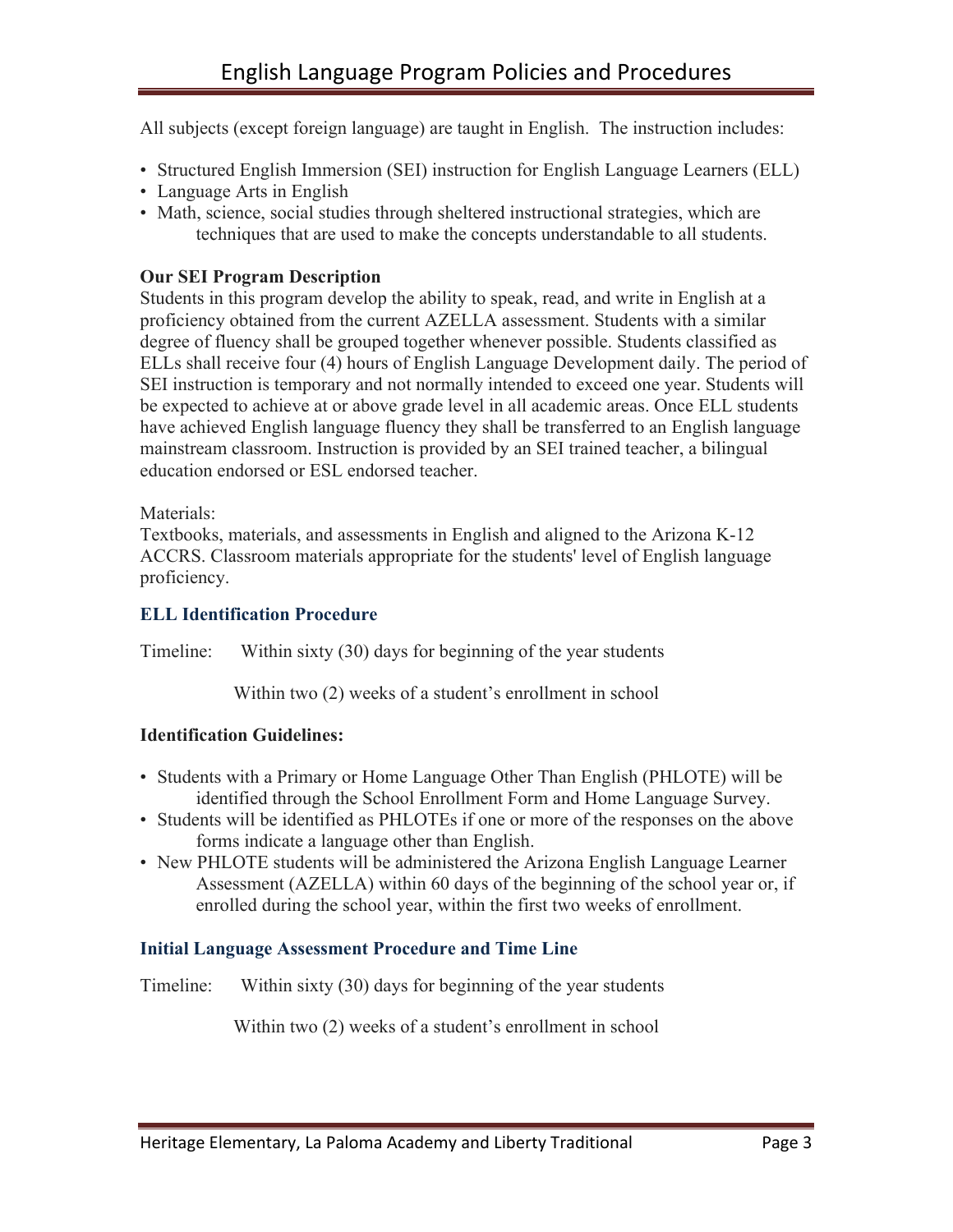# **Initial Language Assessment Procedure and Timeline Guidelines:**

- All students with a Primary or Home Language Other Than English (PHLOTE) will be administered the Arizona English Language Learner Assessment (AZELLA).
- PHLOTE students in the following grades will be administered the AZELLA:

Kindergarten: Pre-literacy AZELLA: Listening, Speaking, Prereading, Pre-Writing

Grades 1-2: Primary AZELLA: Listening, Speaking, Reading, Writing Conventions, Writing

Grades 3-5: Elementary AZELLA: Listening, Speaking, Reading, Writing Conventions and Writing

- Grades 6-8: Middle School AZELLA: Listening, Speaking, Reading, Writing Conventions and Writing.
- Students in K-8 who score at or above the test publisher's score for proficiency on the composite Performance Level will be identified as Fluent English Proficient (FEP).
- Students in K-8 who do not score at or above the test publisher's score for proficiency on the composite Performance Level will be identified as an English Language Learner (ELL).

Parents will be notified within ten (10) days of assessment results.

# **Placement of Students Identified as English Language Learners**

Timeline: Within five (5) school days after a student is designated ELL

English oral language reassessments will be administered in the spring of the current school year. These scores will be used to determine placement and eligibility for Type 1 waivers of ELL students for the following year.

Placement Guidelines:

- A Language Review Team (Principal, ELL teacher, Special Education teacher) at each school site will monitor the assessment, placement, reassessment and followup activities related to PHLOTE and ELL students.
- All students identified as English Language Learners (ELL) will be placed in a Structured English Immersion (SEI) program except those needing ILLP's
- Every reasonable attempt will be made to help ELL students become proficient in one year. In order to ensure full access to the curriculum, however, ELL students who have not been reclassified will be permitted to continue in the SEI program if they score below Proficient on the composite Performance Level on the AZELLA.
- Coordinators and SEI teachers will monitor the progress of all students in SEI classes. If a student is not making adequate progress, and it is the informed belief of the staff that the student has such special and individual physical or psychological needs above and beyond the lack of English proficiency, that an alternate course of educational study would be better suited to the student's overall educational development and rapid acquisition of English, then the parent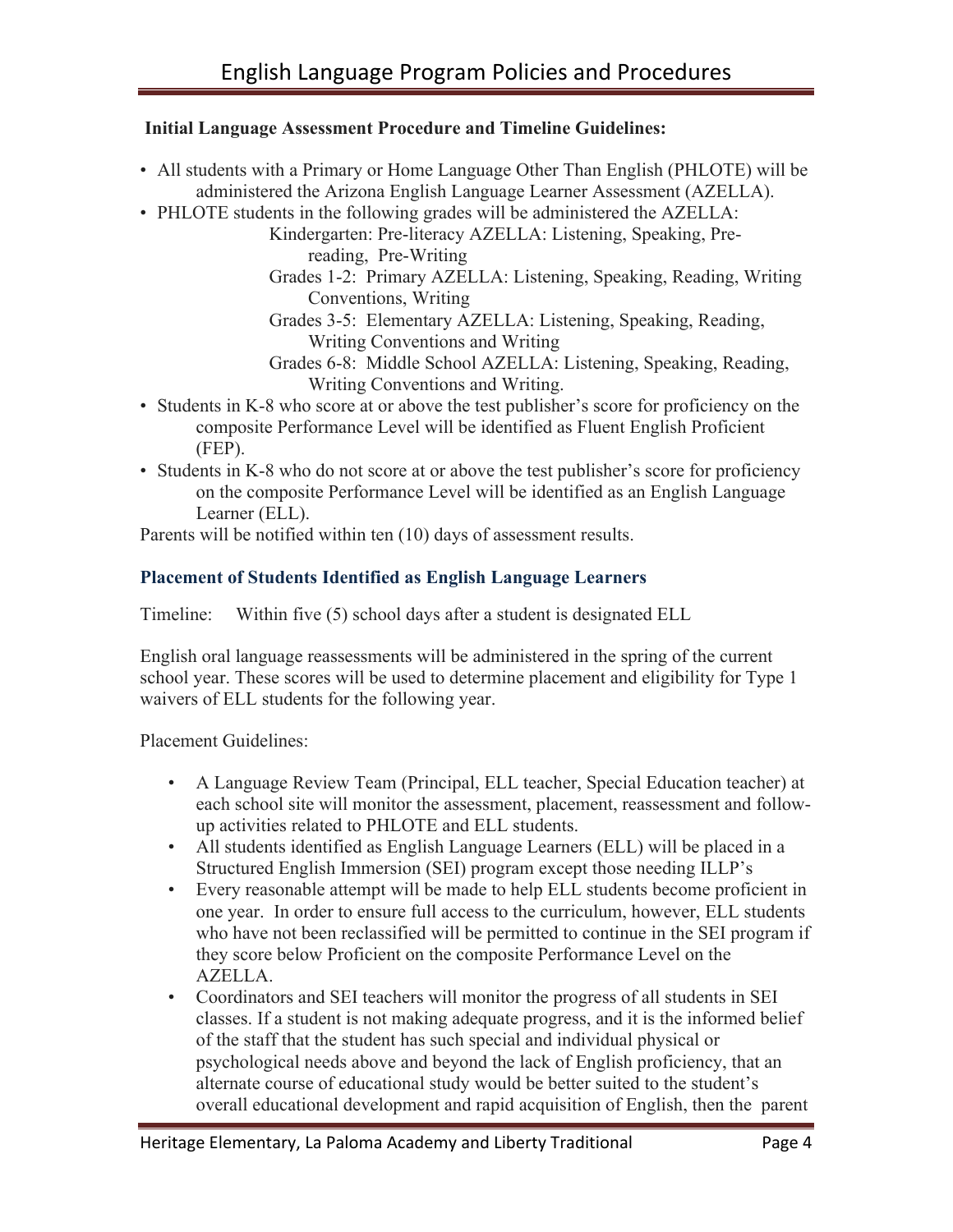and SEI teacher will meet to discuss and modifications to the instructional program.. If the parent requests a waiver, a Special Needs Documentation Form containing 250 words or more will be completed. ....

Once a student has been reclassified, he/she will be placed in a mainstream classroom.

# **English Language Learner Reassessment Procedure**

Annually

Reassessment Guidelines:

- A continuing English Language Learner (ELL) may be reassessed for the purpose of determining English language proficiency at any time, but shall be reassessed at least annually at the end of the school year.
- Students who score at or above the test publisher's designated score for English proficiency on the composite Performance Level of the Arizona English Language Learner Assessment (AZELLA) will be reclassified as Fluent English Proficient (FEP). The student shall no longer be classified as an ELL and shall be reclassified as English proficient.
- A student who has scored English proficiency on the AZELLA shall be transferred to an English language mainstream classroom.
- Teachers will be notified that a student has been reclassified as FEP when the student meets the requirements for reclassification.
- Parents/Guardians will be notified that their child has been reclassified as FEP when the student meets requirements for reclassification and a dated copy of the notification will be placed in the student's cumulative file.
- ELLs of special education will be reassessed for English language reclassification with alternate procedures if the reassessment procedures above are determined to be inappropriate by a multidisciplinary evaluation or IEP team for a particular special education student. ELL staff conducting the English language reassessment will participate with the special education multidisciplinary evaluation or IEP team in the determination of the student' English language proficiency designation.

# **Required Assessments**

- New English Language Learner
	- o ELL students in the first year of education in an Arizona school shall be assessed upon initial entry and at the end of the school year with the AZELLA
	- o If the initial entry is after February 1, the second assessment is not required.
- Continuing English Language Learners
	- o Students shall be assessed with the AZELLA at the end of each school year
	- o Optional Assessments: Middle School
	- o New and Continuing English Language Learners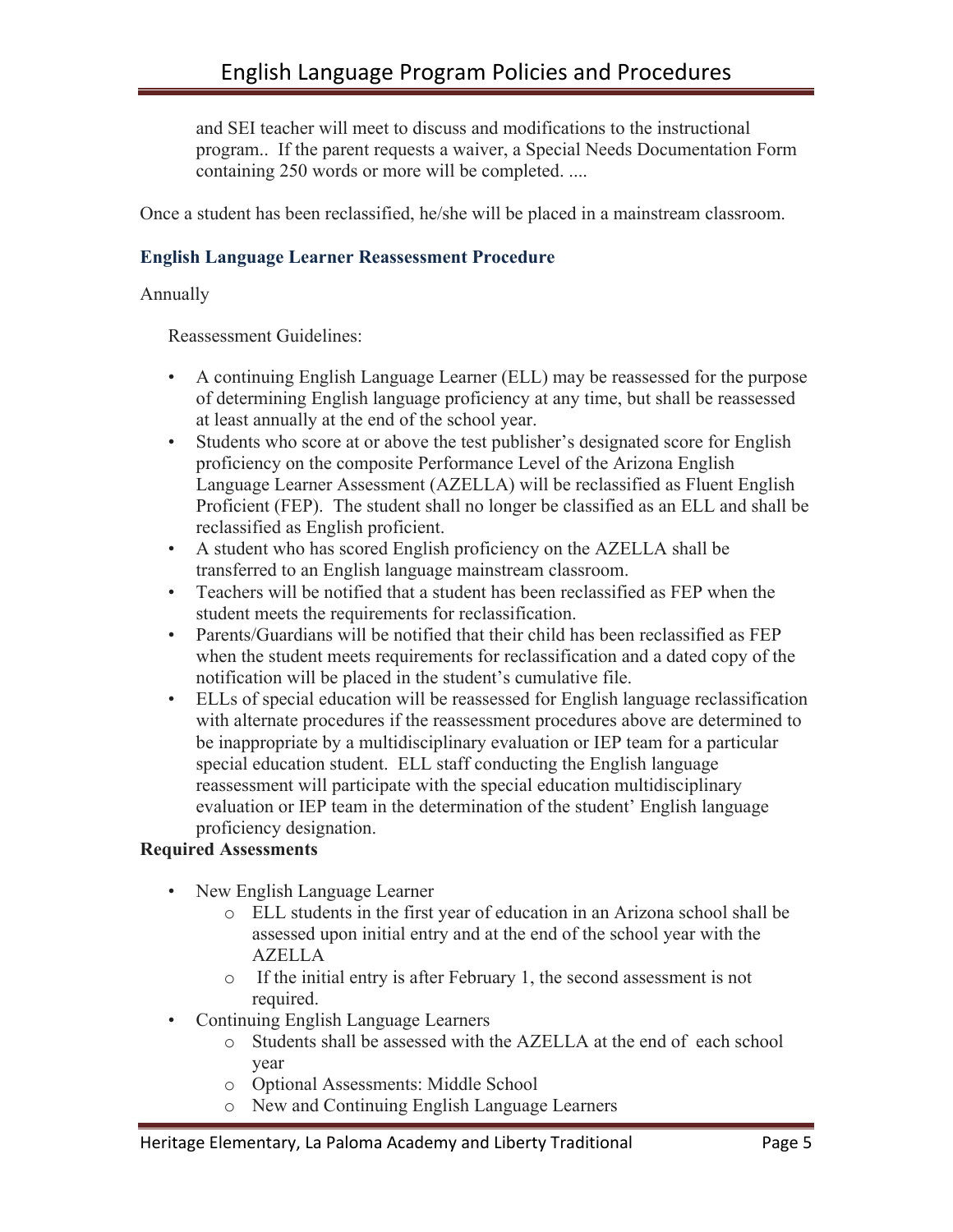- o Students may be assessed with the AZELLA at mid-point of the academic year (October, November, December); however, no student shall be assessed with the AZELLA more than 2 times in a school year.
- o The student must have an overall composite score of Intermediate.
- o The mid-term assessment of the AZELLA provides that a student, whose individual data indicates sufficient progress to warrant a reassessment, the opportunity to enter a mainstream classroom as soon as possible.
- o The student receiving an AZELLA overall composite score of Proficient must be transferred to a mainstream classroom for second semester.
- o The mid-term assessment may allow middle school students in their second or subsequent years, to be excused from the required hour of ELD Writing. This will be determined by a Proficient score on the AZELLA Reading and/or Writing subtest.

# **Fluent English Proficient Reclassification and Monitoring Procedure**

Timeline: Once a year for two years following a student's exit

Monitoring Guidelines:

- Reclassified ELL students will be reassessed in each of two years following a student's exit to determine whether these students are performing satisfactorily in achieving the Arizona Academic Standards adopted by the Board.
- The areas of reassessment are reading and writing skills, math skills and mastery of academic content areas, including science and social studies.
- An exited student has performed satisfactorily as determined by one or more of the following criteria:
	- o If the AIMS test is used to monitor an FEP student, they must meet or exceed the minimum competency standards.
	- If a district developed criterion-referenced test of academic achievement that demonstrates alignment to the Arizona Academic Standards is used to evaluate an FEP student, scores will be compared to the scores of other students of the same age or grade level to determine whether the student is performing satisfactorily.
		- o If the Stanford 10 Standardized Achievement Test is used to monitor an FEP student, they must score 40% or above the Percentile Rank (PR).
		- o If teacher recommendations based on classroom assessments that demonstrate alignment to the Arizona Academic Standards are used, the student must be at grade level or above.
- Every effort will be made to accommodate reclassified ELL students to achieve satisfactory progress in the two years following a student's exit from the ELL program. Students who are not making satisfactory progress in the two years following their reclassification (as evaluated by one or more of the criteria above outlined) will be reenrolled in an ELL Program or given compensatory education,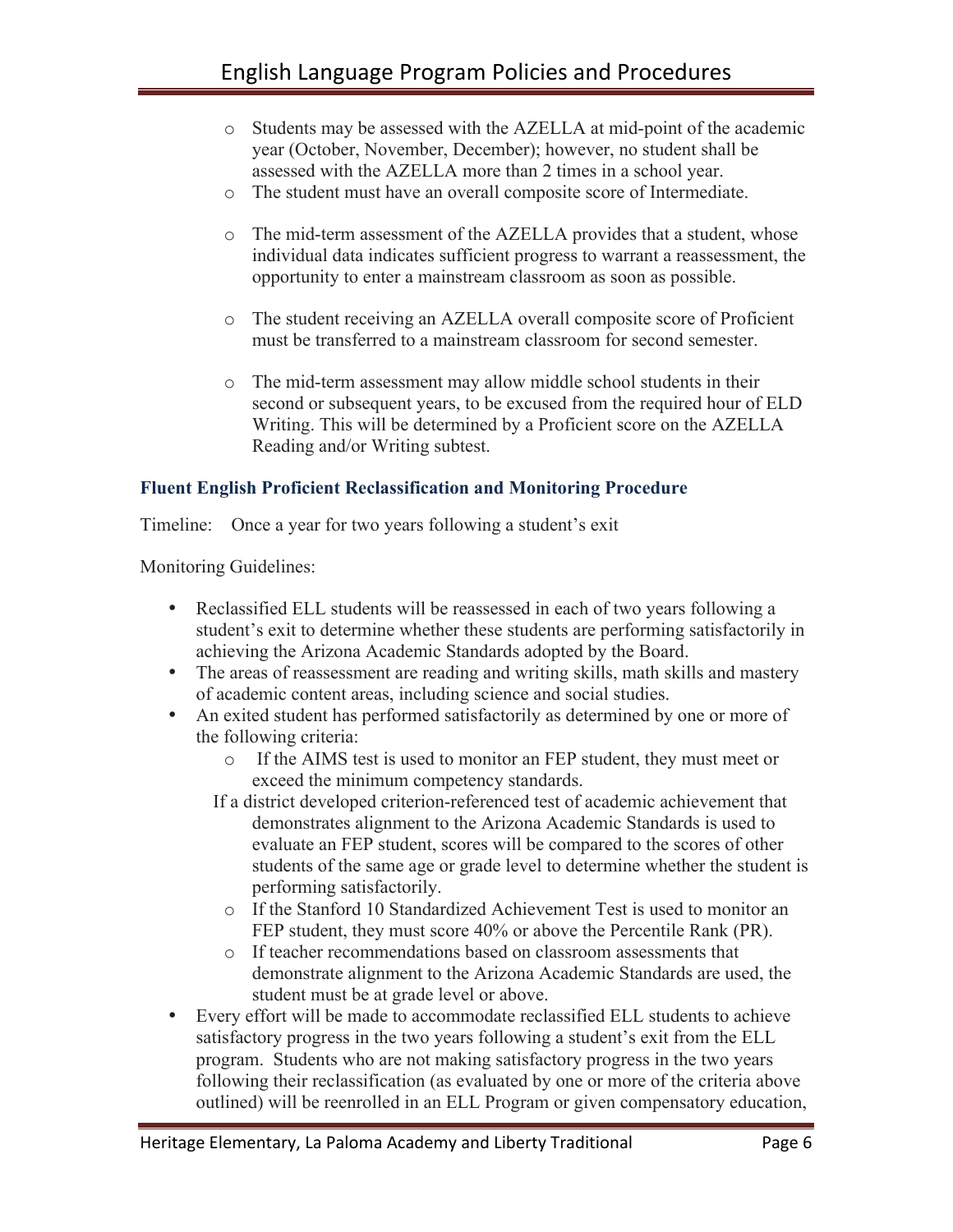upon parental consent. A Written Individual Compensatory Plan (WICP) describing the compensatory instruction provided will be maintained in the students' ELL files. Instruction will focus on the skill or knowledge deficits revealed by the reassessment results.

• Compensatory education (See Written Individualized Compensatory Plan-WICP form) may include individual or small group instruction, extended day classes, and/or summer school.

# Classroom Procedures

Teacher lesson plans and schedules are the most controllable factors in compliance. It is necessary to have a lesson plan binder in plain view with all lessons available for district or state monitors to look through.

ELD lesson plans must have the following to be in compliance:

- Labeled, clear, discrete blocks with mandated time allocations (i.e. ELD Reading 40 minutes)
- Clock times (9:30-10:30)
- English Language Proficiency (ELP) Standard (Common Core standards may be used during planning but must not be cited in lesson plans)
- Language Objective with aligned Learner Evidence

**Individual Language Learner Plans (ILLPs)** 

Schools with 20 or fewer ELLs within a three grade span (including kindergarten), may provide English Language Development instruction through Individual Language Learner Plans (ILLPs) created for each ELL. The ILLP language was included in the SEI Model to address the special circumstances created at schools with low numbers of ELL students where it is not possible to provide SEI classrooms with highly-qualified SEI teachers assigned to provide the required four hours of English Language Development in Oral English Conversation and Vocabulary, Grammar, Reading, and Writing. The ILLP is the written plan in the mainstream classroom that specifies what happens, instructionally, for the particular English language learner (ELL). The English Language Proficiency (ELP) Standards and Performance Indicators will be used in the instruction of ELLs on an ILLP.

Mainstream teachers should utilize strategies for ELD instruction when working with English language learners. It is recommended that teachers strategically identify the Performance Indicators that will be used for the differentiated instruction of English language learners in the mainstream classroom. The identification of specific Performance Indicators should be based on:

Review of AZELLA Student Report as to student's needs and proficiency level and possible pre-assessment of student's knowledge and abilities as they pertain to specific